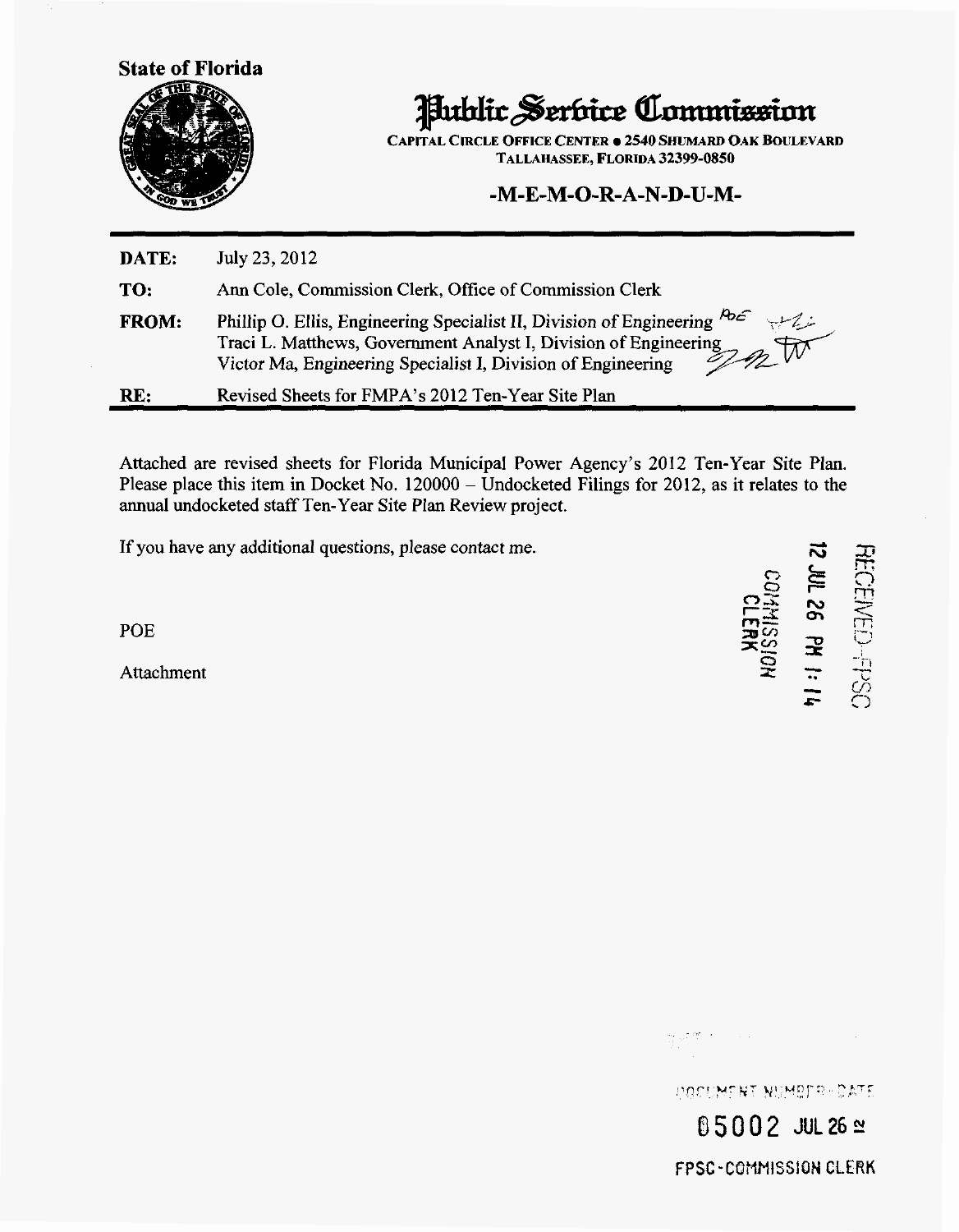

**Mlchek A. Jackson. P.E. System Planning Manager** 

Florida Public Service Commission Office of Commission Clerk 2540 Shumard Oak Blvd. Tallahassee, FL 32399-0850

### Re: Revisions to FMPA's 2012 Ten Year Site Plan

June 21,2012

Dear Mr. Ellis:

Several weeks after submitting its 2012 Ten Year Site Plan on March 29, 2012, FMPA completed a new 2012 fuel price forecast. The new fuel price forecast resulted in significant changes to planned dispatch of existing FMPA units during the ten-year planning period, affecting FMPA's reported fuel requirements and energy sources for the All-Requirements Project. Therefore, we are submitting revised Schedules 5, 6.1 and 6.2 for our 2012 Ten Year Site Plan in .pdf and excel file formats. No other elements of the Plan have been affected by the new fuel price forecast.

If you have any questions, please do not hesitate to contact me at (321) 239-1013.

Sincerely,

Clarkson

Michele A. Jackson, P.E. System Planning Manager

Enc.

cc. File

water top on

DOOUMERT RUMBER-OATE

**&553** Comrncdity **Circle** I **Orlando. FL 32819-9002** 0 **5** 0 0 2 JUL *26 1* **(407) 355-7767** I Toll **Free (8881 774-7606** FPSC-COMMISSION CLERKhele.jackson@fmpa.com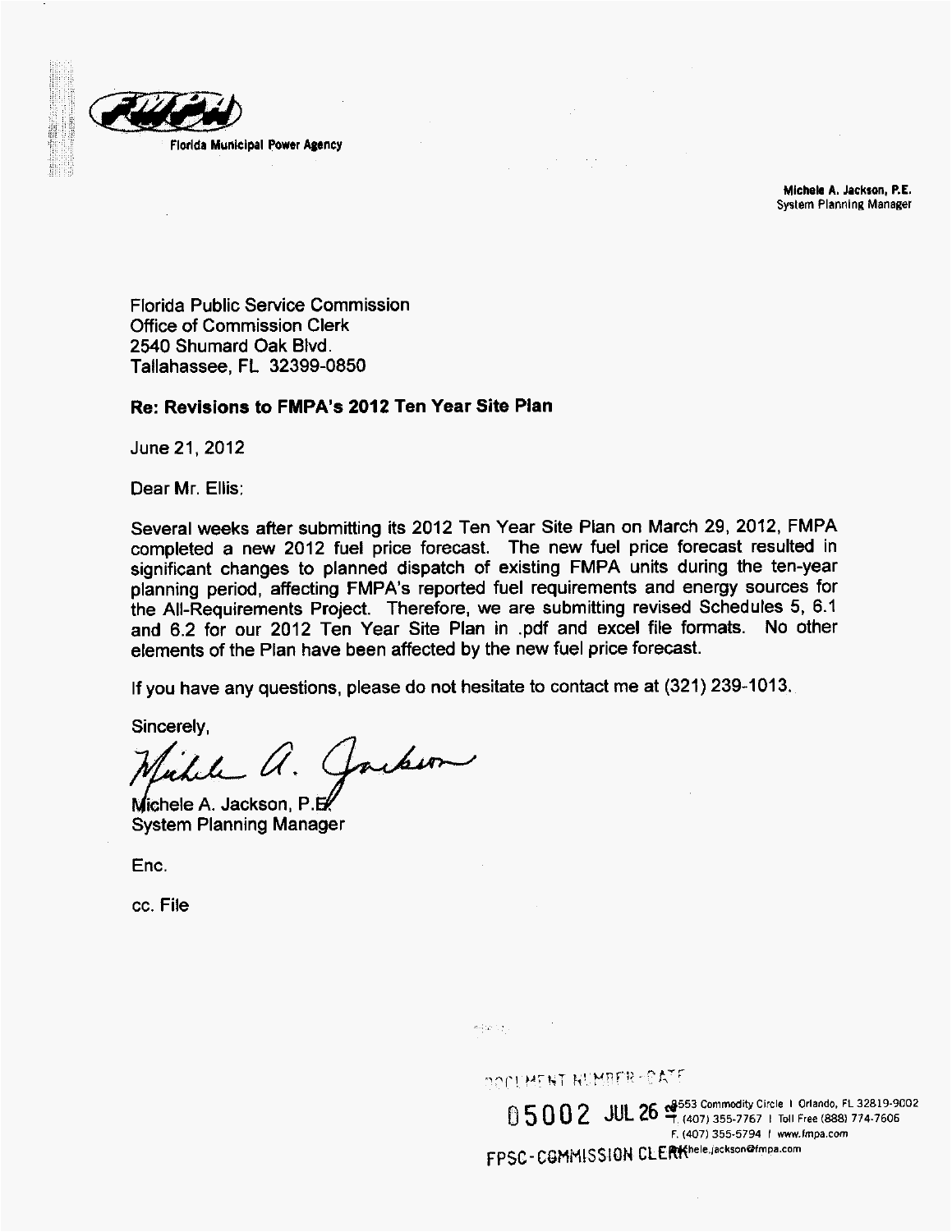| (1)                     | (2)            | (3)                 | $\vert 4 \rangle$                        | (5)    | (6)    | (7)    | (6)                     | (9)            | (10)                    | (11)                    | (12)             | (13)             | (14)   | (15)   | (16)           |
|-------------------------|----------------|---------------------|------------------------------------------|--------|--------|--------|-------------------------|----------------|-------------------------|-------------------------|------------------|------------------|--------|--------|----------------|
| Line                    |                | Unit                | Fuel                                     | Actual | Actual |        |                         |                |                         | <b>Forecasted</b>       |                  |                  |        |        |                |
| Ng.                     | Fuel Type      | Type                | Units                                    | 2010   | 2011   | 2012   | 2013                    | 2014           | 2015                    | 2016                    | 2017             | 2018             | 2019   | 2020   | 2021           |
| $\mathbf{1}$            | Nuclear [1]    |                     | Tration BTU                              | 6      | Ê.     |        | $\mathbf{7}$            | 3 <sup>1</sup> | 5                       | 6 <sup>1</sup>          | 5 <sup>1</sup>   | 6                | 5      | 6      | 5              |
| 2 <sup>7</sup>          | Coal           |                     | 000 Ton                                  | 459    | 374    | 87     | 195                     | 285            | 344                     | 363                     | 374              | 374              | 382    | 316    | 314            |
|                         | Residual       |                     |                                          |        |        |        |                         |                |                         |                         |                  |                  |        |        |                |
| -3                      |                | Steam               | 000 BBL                                  |        |        |        | 3                       | 2              | 2                       | 31                      |                  |                  |        |        | 2 <sub>1</sub> |
|                         |                | $_{\rm CC}$         | 000 BBL                                  |        |        |        |                         |                |                         |                         |                  |                  |        |        |                |
| s                       |                | <b>CT</b>           | 000 BBL                                  |        |        |        |                         |                |                         |                         |                  |                  |        |        |                |
| Ê.                      |                | Total               | 000 BBL                                  |        |        | 3      | $\overline{\mathbf{3}}$ | 2              | $\overline{\mathbf{r}}$ | $\overline{\mathbf{3}}$ | ÷                |                  |        | 2      | $\mathbf{Z}$   |
|                         | Distillate     |                     |                                          |        |        |        |                         |                |                         |                         |                  |                  |        |        |                |
| 7                       |                | Steam               | 000 BBL                                  |        |        |        |                         |                |                         |                         |                  |                  |        |        |                |
|                         |                | cc                  | 000 BBL                                  |        |        |        |                         |                |                         |                         |                  |                  |        |        |                |
| 9                       |                | CT                  | 000 BBL                                  | 21     | 11     | 16     | $\boldsymbol{z}$        | 4              |                         | û                       | 3                |                  |        |        | ą.             |
| 10                      |                | Total               | 000 BBL                                  | 21     | 11     | 16     | $\overline{2}$          | 4              |                         | $\mathbf{0}$            | ă                |                  |        |        | ş              |
|                         | Natural Gas    |                     |                                          |        |        |        |                         |                |                         |                         |                  |                  |        |        |                |
| 11                      |                | Steam               | 000 MCF                                  | 79     |        | 40     | 11                      |                |                         |                         |                  |                  |        |        |                |
| 12                      |                | cc                  | 000 MCF                                  | 26,302 | 31,454 | 34,687 | 36,136                  | 33,014         | 30,849                  | 29,853                  | 30,402           | 30,258           | 31,217 | 34,596 | 35,906         |
| 13                      |                | CT                  | 000 MCF                                  | 550    | 443    | 1,418  | 921                     | 565            | 448                     | 476                     | 444              | 482              | 546    | 670    | 748            |
| 14                      |                | Total               | 000 MCF                                  | 26,931 | 31,897 | 36,145 | 37,068                  | 33,579         | 31,297                  | 30,329                  | 30,846           | 30.740           | 31,763 | 35,266 | 36,654         |
|                         |                |                     |                                          |        |        |        |                         |                |                         |                         |                  |                  |        |        |                |
| 15                      | Renewables [2] | <b>Biofuels</b>     | <b>Billion BTU</b>                       | 158    | 214    | 130    | 130                     | 130            | 130                     | 130                     | 130              | 130              | 130    | 130    | 130            |
| 16                      |                | <b>Biomass</b>      | Billion BTU                              |        |        |        |                         |                |                         |                         |                  |                  |        |        |                |
| 17                      |                | Geothermal          | Billion BTU                              |        |        |        |                         |                |                         |                         |                  |                  |        |        |                |
| 18                      |                | Hyrara              | <b>Billion BTU</b>                       |        |        |        |                         |                |                         |                         |                  |                  |        |        |                |
| 19                      |                | <b>Landfill Gas</b> | <b>Bison BTU</b>                         | 126    | 151    | 222    | 203                     | 178            | 164                     | 155                     | 146              | 137              | 120    | 119    | 110            |
| 20                      |                | <b>USW</b><br>Solar | <b>Billion BTU</b><br><b>Billion BTU</b> |        |        |        |                         |                |                         |                         |                  |                  |        |        |                |
| 21<br>$\boldsymbol{22}$ |                | Wind                | Billion BTU                              |        |        |        |                         |                |                         |                         |                  |                  |        |        |                |
| 23                      |                | Other               | <b>Billion BTU</b>                       |        |        |        |                         |                |                         |                         |                  |                  |        |        |                |
| 24                      |                | Total               | <b>Billion BTU</b>                       | 286    | 366    | 352    | 333                     | 308            | 294                     | 285                     | $\overline{276}$ | $\overline{267}$ | 258    | 249    | 240            |
| 25                      | Other          |                     | Trillion BTU                             |        |        |        |                         |                |                         |                         |                  |                  |        |        |                |

#### Schedule 5 (revised w/new FMPA 2012 Fuel Forecast) Fuel Requirements - All-Requirements Power Supply Project

12012 TYSP BASE2

[1] Certain ARP Participants have entitlements in St. Lucie 2 and certain ARP Participants are minority owners in Crystal River 3. These entitlements and interests are Excluded Resources for the ARP.

[2] Includes power purchased by the ARP from U.S. Sugar cogeneration facility, and power generated from the ARP's and ARP Participants' ownership share of the Stanton Energy Center when it burns landfill gas as a supplemen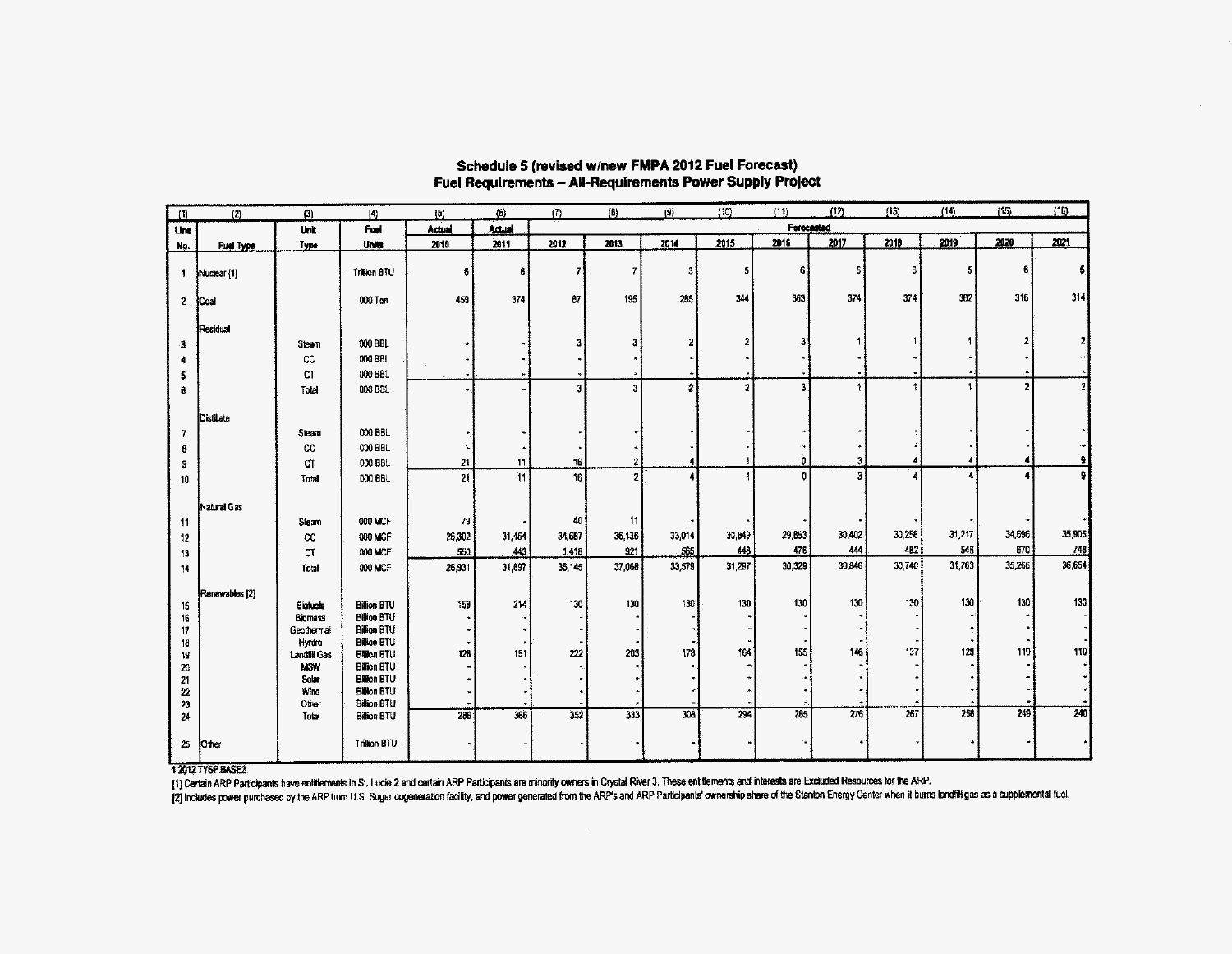| (1)  | $\left 2\right\rangle$    | $\cdot$ (3)       | $\mathbf{A}$    | $\overline{5}$ | $\{b\}$         | $\Box$ | $ 0\rangle$  | (9)            | (10)  | (11)       | (12)         | (13)           | (14)  | (15)           | (16)                      |
|------|---------------------------|-------------------|-----------------|----------------|-----------------|--------|--------------|----------------|-------|------------|--------------|----------------|-------|----------------|---------------------------|
| Line |                           | Prime             |                 | Ashal          | Actual          |        |              |                |       | Forecasted |              |                |       |                |                           |
| 版    | <b>Energy Source</b>      | Moya:             | Units           | 2010           | 2011            | 2012   | 2013         | 2014           | 2015  | 2015       | 2017         | 2010           | 2819  | 2020           | 2021                      |
|      |                           |                   |                 |                |                 |        |              |                |       |            |              |                |       |                |                           |
|      | <b>Dunaat Firm Inter-</b> |                   |                 |                |                 |        |              |                |       |            |              |                |       |                |                           |
| 1    | Region Interchange        |                   | GWh             |                |                 |        |              |                |       |            |              |                |       |                |                           |
| z    | Nuclear [1]               |                   | GWh             | 538            | 535             | 619    | 655          | 303            | 499   | 512        | 499          | 526            | 483   | 520            | 499                       |
| 3    | Cost.                     |                   | GWh             | 1,181          | 969             | 205    | 471          | 717            | 879   | 930        | 960          | 962            | 983   | 801            | 792                       |
|      | Residual                  |                   |                 |                |                 |        |              |                |       |            |              |                |       |                |                           |
|      |                           | <b>Gean</b>       | GWh             |                |                 |        |              |                |       |            |              |                |       |                |                           |
|      |                           | þс                | GWN             |                |                 |        |              |                |       |            |              |                |       |                |                           |
|      |                           | kт                | GW <sub>7</sub> |                |                 |        |              |                |       |            |              |                |       |                |                           |
| Ĵ.   |                           | Tetal             | GWh             |                |                 |        |              |                |       |            |              |                |       |                |                           |
|      | <b>Detite</b>             |                   |                 |                |                 |        |              |                |       |            |              |                |       |                |                           |
| 8    |                           | Saan.             | GWh             |                |                 |        |              |                |       |            |              |                |       |                |                           |
| 8    |                           | ķ¢                | <b>GWh</b>      |                |                 |        |              |                |       |            |              |                |       |                |                           |
| 10   |                           | Iст               | GWh             | 10             | 5               | 7      |              | $\mathbf{r}$   |       | 0          | ,            | 2              |       | 2              |                           |
| 11   |                           | İtabi             | GWh             | 10             | 5               | 7      | 1            | $\overline{2}$ | 1     | Ō          | $\mathbf{r}$ | $\overline{2}$ |       | $\overline{z}$ |                           |
|      | Natural Gas               |                   |                 |                |                 |        |              |                |       |            |              |                |       |                |                           |
| 12   |                           | isteam            | GWI             | 3              |                 | 2      | $\mathbf{0}$ |                |       |            |              |                |       |                |                           |
| 13   |                           | CC.               | GWN             | 3,807          | 4,309           | 4,607  | 5,078        | 4,727          | 4,419 | 4.267      | 4,350        | 4,335          | 4.457 | 4,940          | 5,124                     |
| 14   |                           | СT                | GWh             | 37             | 33 <sup>°</sup> | 113    | 72           | $12\,$         | 13    | 35         | 33           | 36             | 41    | 50             | $\overline{\mathfrak{g}}$ |
| 15   |                           | heat              | GWh             | 3,643          | 4,342           | 4,922  | 5,151        | 4,769          | 4,451 | 4,302      | 4.383        | 4,371          | 4,498 | 4,991          | 5,180                     |
| 16   | ixxs                      |                   | GWh             |                |                 |        |              |                |       |            | <b>.-</b>    |                |       |                |                           |
|      | Renewobles [2]            |                   |                 |                |                 |        |              |                |       |            |              |                |       |                |                           |
| 17   |                           | Biofunks          | GW <sub>h</sub> | 16             | 21              | 13     | 13           | 13             | 13    | 13         | 13           | 13             | 13    | 13             | 13                        |
| 18   |                           | <b>Biomass</b>    | CWh             |                |                 |        |              |                |       | ٠          |              |                |       |                |                           |
| 19   |                           | <b>Coothermal</b> | GWh             |                |                 |        |              |                |       |            |              |                |       |                |                           |
| 20   |                           | <b>Hyrdro</b>     | GWh             |                |                 |        |              |                |       |            |              |                |       |                |                           |
| 21   |                           | Landfill Gas      | GWh             | 13             | 16              | 21     | 20           | 18             | 17    | 16         | 15           | 14             | 13    | 12             | 11                        |
| 22   |                           | <b>MSW</b>        | GWh             |                |                 |        |              |                |       |            |              |                |       |                |                           |
| 23   |                           | İsdan             | GWh             |                |                 |        |              |                |       |            |              |                |       |                |                           |
| 24   |                           | .<br>Mind         | GWh             |                |                 |        |              |                |       |            |              |                |       |                |                           |
| 25   |                           | <b>Otter</b>      | Gwh             | 28             | 37              | 34     | 13           | 31             | 30    | 29         | 28           | 27             | 26    | 25             | 24                        |
| 26   |                           | Total             | GWh             |                |                 |        |              |                |       |            |              |                | 469   | 234            | 192                       |
| 27   | Interchange               |                   | GWh             | 803            | 240             | 444    | 23           | 199            | 275   | 355        | 354          | 458            |       |                |                           |
| 25   | Net Energy for Load [3]   |                   | GWh             | 6,290          | 6.128           | 6,231  | 5,333        | 5,023          | 5,135 | 6,120      | 6.236        | 6,347          | 6,461 | 6,580          | 6,692                     |
|      |                           |                   |                 |                |                 |        |              |                |       |            |              |                |       |                |                           |

## Schedule 6.1 (revised w/new FMPA 2012 Fuel Forecast)<br>Energy Sources (GWh) - All-Requirements Power Supply Project

 $\sim 10^{-1}$ 

[1] Certain ARP Participants have entitlements in St. Lucie 2 and certain ARP Participants are minority owners in Crystal River 3. These entitlements and interests are Excluded Resources for the ARP. [2] Includes power purchased by the ARP from U.S. Sugar cogeneration facility, and power generated from the ARP's and ARP Participants' ownership share of the Stanton Energy Center when it burns landfill [3] Net Energy for Load is at ARP participants' locations